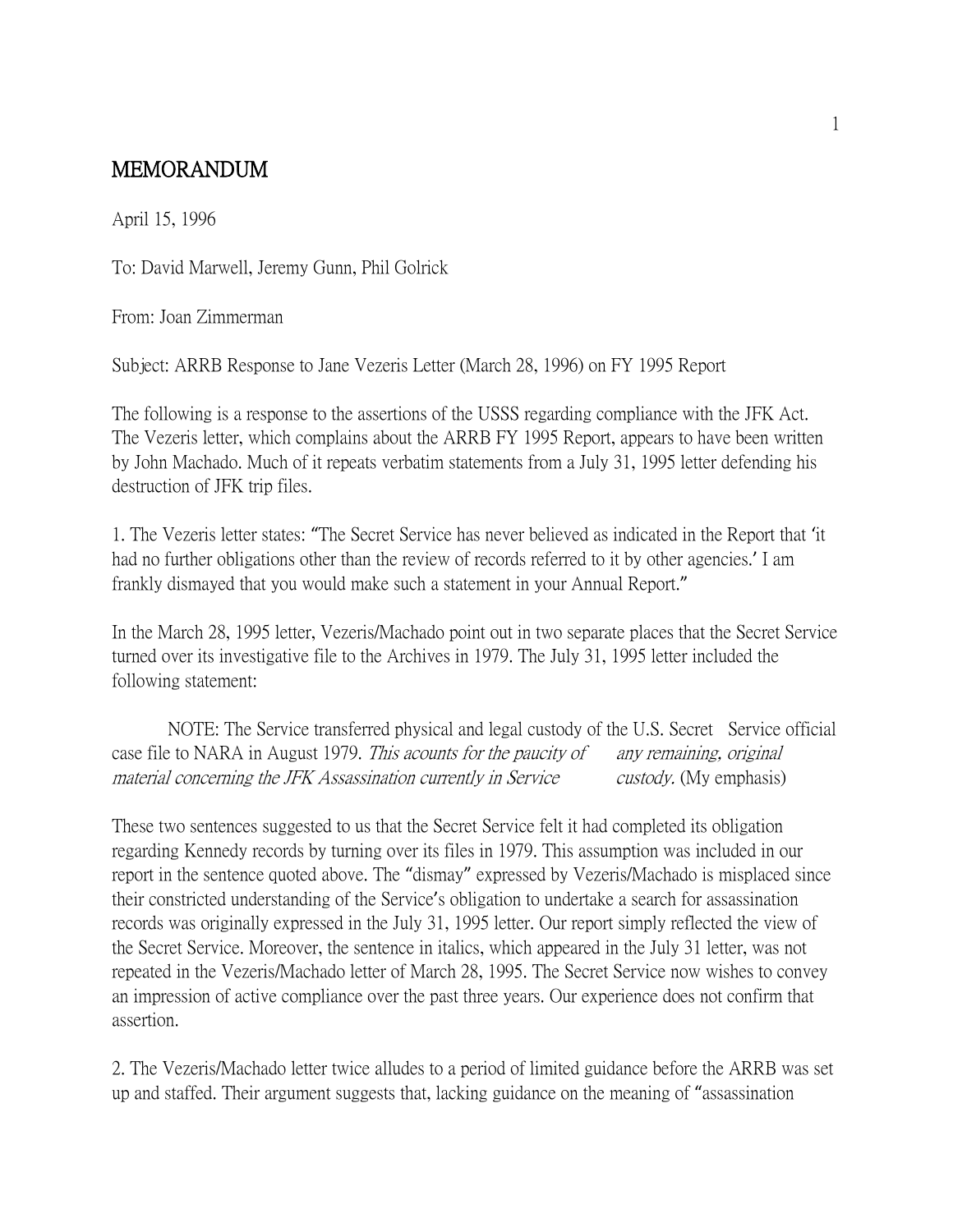record" before June, 1995, the Secret Service destroyed records in President Kennedy's protective survey files because they were not related to the assassination. As the Vezeris/Machado letter puts it, "there were no records relating to the assassination of President Kennedy" in the destroyed boxes. Rather than exercising caution with Kennedy-era records until Secret Service personnel had a more thorough grasp of the JFK Act's requirements, John Machado authorized the destruction of these files.

This letter also creates false issues by insisting that the Secret Service and Archives personnel who reviewed these presidential protective files "had no reason to believe that this material was reviewed by the HSCA, and therefore considered by the ARRB to be an 'assassination record'."[sic] First, the language of the JFK Act states quite clearly that Congress considered any material viewed by the HSCA to be an assassination record. John Machado did not need to wait for the ARRB to tell him what Congress clearly stipulated in the JFK Act. Second, the Secret Service could have undertaken its review of HSCA- referred materials when NARA sent them to the Service in August 1993. Although the Secret Service claimed to be processing HSCA material in February 1995, representatives of the Service did not agree to seek a timely completion of this process until urged to do so in a meeting in our offices in mid-August, 1995. Even then, the Service did not complete its review of the HSCA materials until November, 1995. Had the Service reviewed these materials promptly, John Machado and his colleagues would have discovered reports by Eileen Dinneen that were explicitly based on the now destroyed trip files.

3. The Secret Service explanation for the destruction of these materials also fails in its recording of the facts. The trip files were destroyed in January, 1995--a few days before ARRB staff asked to see them. John Machado continues to state that these files were destroyed in 1994. We have documentation from the Federal Records Center that lists the date of incineration as January 23, 1995. At anytime before that date, the Secret Service could have halted their destruction with a telephone call.

4. The March 28, 1996 letter asserts that the Secret Service undertook a search for assassination records with the help of NARA personnel within two months of the passage of the JFK Act. By December 1992, John Machado had attended a briefing on the Act sponsored by NARA, and he had located Secret Service shift reports for November, 1963.

Since John Machado had attended a meeting at NARA designed to familiarize records officers with the JFK Act, any attempt to explain the destruction of Kennedy-era records in Secret Service collections should invite, at the very least, some caution. Second, John Machado found the shift reports in December, 1992, and by the end of that month, the Secret Service review of these material was complete. Yet John Machado did not bring them to NARA right away. Only after several telephone calls from ARRB staff did John Machado bring the first and only Secret Service-originated documents to the JFK Collection at College Park in September, 1995. This donation, taking place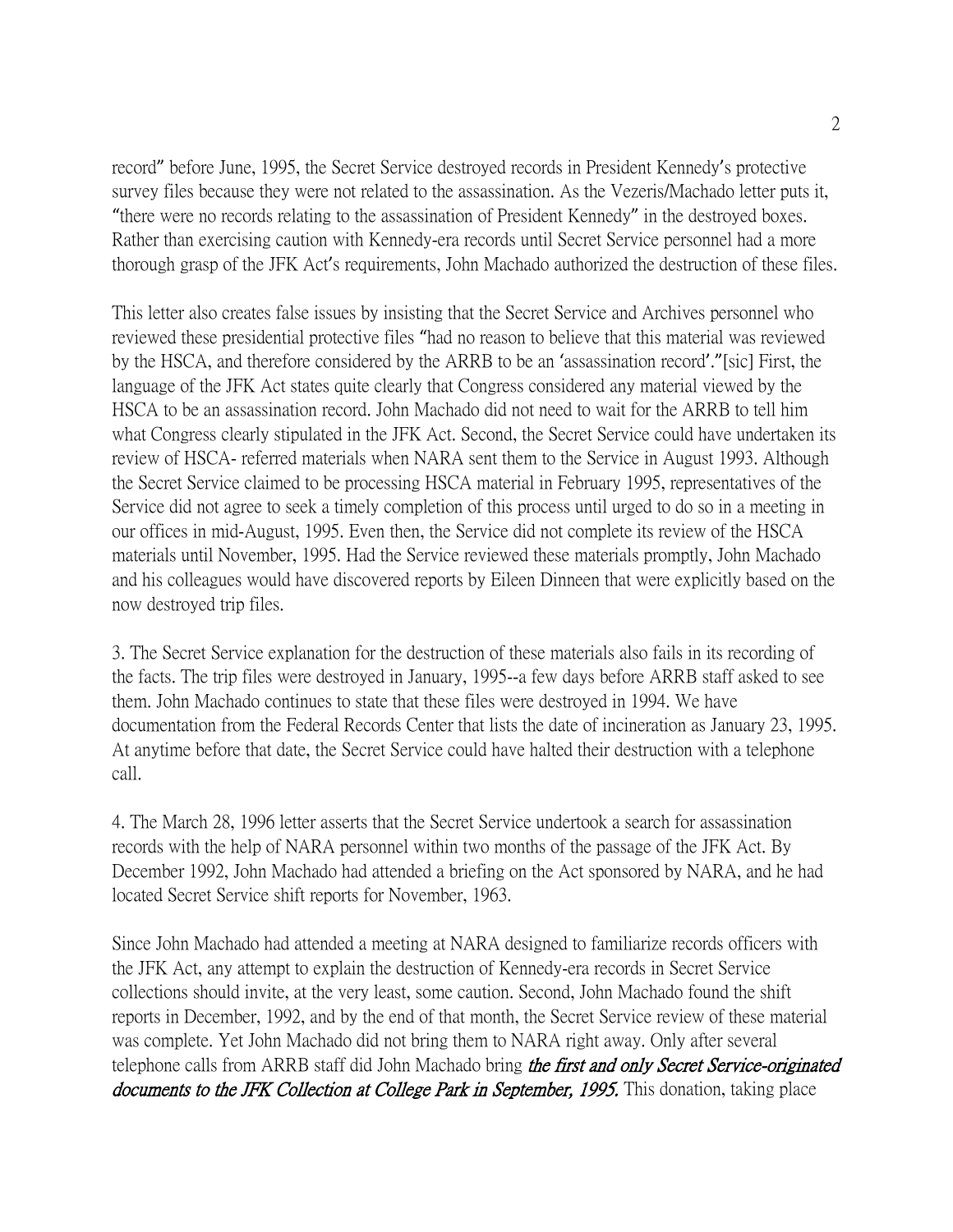almost three years after Machado's discovery of these materials and resulting from considerable prodding, belies Machado's insistence that the Secret Service has been aggressively seeking to comply with the JFK Act for the past three years. The March 28, 1995 letter states that Machado originally located shift reports for the November 18, 1963 through November 24, 1963 period. Again, only through prodding from ARRB staff did Machado expand the assassination time frame to include more.The shift report collection now dates from November 1 through November 23, 1963.

5. The March 1996 letter states that the Secret Service requested all its offices to search for appropriate records. Nothing has been forwarded to NARA or to ARRB as a result of this request.

6. The March 1996 letter states that the Secret Service "continues to respond to assassination record referrals from other agencies (e.g., the FBI and CIA)." Our check with the FBI liaison person indicates that the Secret Service has not responded for over a year to FBI referrals. The Secret Service has apparently shifted personnel responsible for referrals without notifying other agencies about new contact people.

7. The March 1996 letter refers to Steve Tilley's sending "NARA documents, previously owned by the U.S. Secret Service, to this agency for review."

First, it is not clear which records these are since HSCA records are owned by Congress, not the Secret Service. Second, John Machado has refused to come to the Archives at College Park to stamp open Secret Service materials requested by the Warren Commission.

8.The March 1996 letter focuses on the timing of the ARRB definition of "assassination record" as a major turning point in the Secret Service's justification of the destruction of records and as a spur for renewed effort to search for records.

The Secret Service sent out an additional request to its offices but again found *no new records*. Second, John Machado states "The Service works closely with ARRB researchers to ensure a comprehensive search...and arranged several trips to our off-site facility" for Joan Zimmerman. I visited the off-site facility twice and was not allowed further access because these visits used up Secret Service resources. Under the JFK Act, the Secret Service was required to provide us with their inventories; the Secret Service complied with this stipulation only after the August 1995 meeting when ARRB staff insisted that they be sent to our office.

9. The March 1996 letter states "We also arranged an interview with the Service's archivist, who provided several documents for [Zimmerman's] review."

John Machado did not "arrange" an ARRB staff meeting with the Secret Service Archivist. We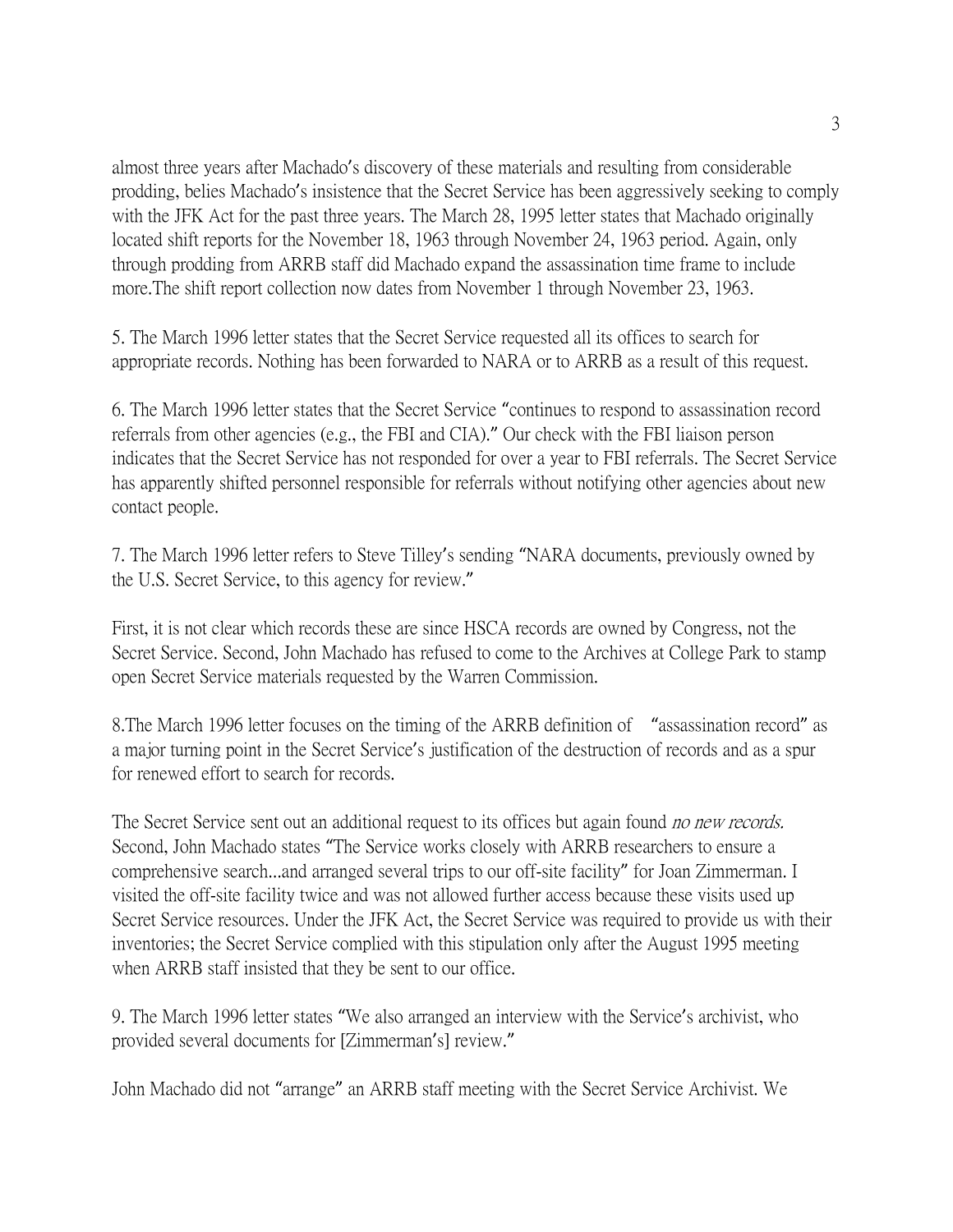initiated that meeting and alerted John Machado, as a matter of courtesy, to our upcoming vist. John Machado subsequently complained that he was the contact person at the Secret Service and that we were using a "shotgun approach." After refusing any more visits from ARRB staff to the Archives, John Machado insisted that he would search the Archives for assassination records. Having received nothing from his search, which he allegedly undertook last July, we have begun to request specific materials from the Archives.

10. The March 1996 letter registers the Secret Service's objection to FY 1995 Report's implication that there was something underhanded about the destruction of President Kennedy's protective surveys.

First, according to the time sequence in the July 31, 1995 letter, John Machado met with NARA personnel to discuss the rescheduling of these records within nine months of the passage of the JFK Act. The destruction of protective surveys from the 1961-1963 period marked a sharp break from their previous status. The protective surveys for President Kennedy were scheduled by the Archives as a "permanent retention" in 1974. The 135 forms clearly show USSS agreement with this designation. To have altered that status in July 1993, was entirely inconsistent with the congressional intent expressed in the JFK Act.

Second, Machado's complicity in rescheduling these records required an active intervention and reveals that these records were singled out for destruction less than one year after the passage of the JFK Act. The culmination of that serious violation of the JFK Act could have been avoided anytime before the actual physical destruction of these records took place in January, 1995--only a few days before ARRB staff first requested them. John Machado's explanation was that the documents "were destroyed in early 1994 through a NARA approved retention schedule." In fact, the precise date of incineration provided to ARRB by the Federal Records Center is January 23, 1995.

Third, the timeline for destruction offered by Ferris Stovel at the Washington National Records Center contrasts sharply with John Machado's account. Clearly, the Secret Service reviewed these trip files closely; they were singled out for destruction on the basis of criteria that could only be characterized as odd. Only if the trip files included foreign travel did they survive. Copies of our correspondence regarding the destruction matter are attached. John Machado's claim that he has offered a complete, definitive explanation for this violation of the JFK Act falls quite short. He still has not answered our questions from last summer, which we posed to him at least twice.

11. The March 28, 1995 letter states that the Secret Service has agreed not to destroy any more protective surveys for the 1958-1969 period. The Secret Service has recently informed us that more material reviewed by Eileen Dinneen has been destroyed. This included a file on an individual who apparently had some contact with Richard Case Nagell. Once again, we will ask the USSS to